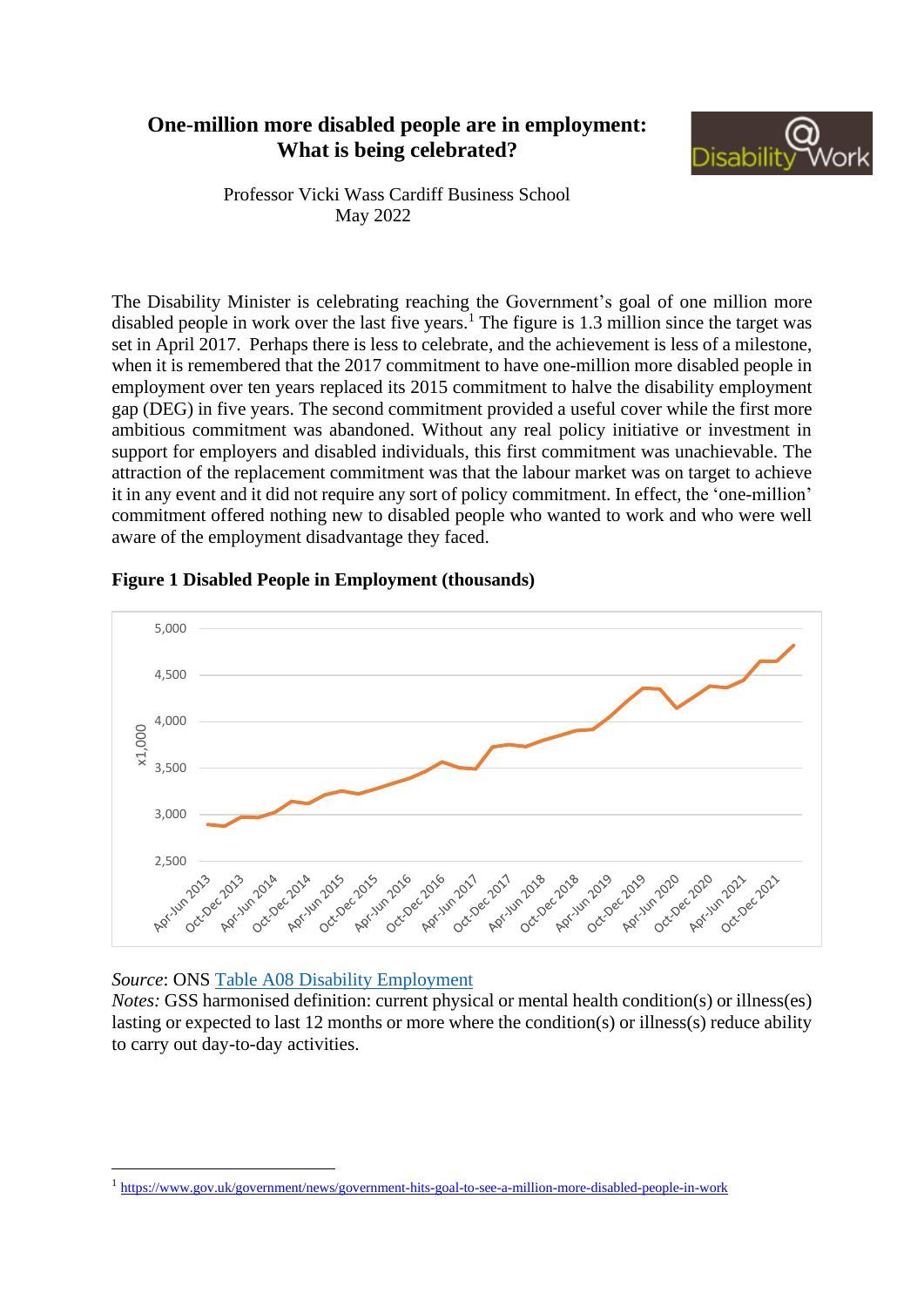To understand why the one-million employment target is so much less meaningful than halving the DEG, it is important to recognise two things: the first is that equality is best indicated by a relative measure – disabled people's employment relative to the employment of non-disabled people (or DEG) and secondly that what drives the number of disabled people in employment is primarily the level of overall employment, which is determined by the economic cycle, and the number of people who report a disability. Both have increased since 2017, disability prevalence markedly so (from 17% to 22% of the working age population). Set in the context of a 1.9 million increase in the number of people reporting disability, the 1.3 million increase in employment looks less impressive. In fact, neither have any automatic relationship with disability disadvantage. This obviously makes the 'one-million' target a meaningless indicator as far as disability employment disadvantage is concerned.

DWP's own research has indicated that 70% of the increase in employment of disabled people between 2014 and 2019 was down to factors other than the DEG. Rather it was driven by an increase in employment, an increase in the working-age population and an increase in disability reporting.<sup>2</sup>

Two select committee inquiries reports (2016 and 2021) were concerned about the government's use of this one-million measure, as was the National Audit Office (2019). All three recommended the use of a relative measure as well the one-million target.<sup>3</sup>

If we turn our attention to the first DEG commitment a different story emerges. The graph below shows the falling DEG as measured by the purple line and using the left-hand axis. It has fallen by 5 percentage points (33 to 28) since it was set as a target in 2015. This is nowhere near what was required to halve the gap but at least it is movement in the right direction.

But even the DEG tends to overstate progress on closing disability employment disadvantage. When the prevalence of disabled people in the working-age population is increasing for social rather than medical reasons, the DEG closes without any real impact on the employment chances of any given disabled person. <sup>4</sup> As more people with less severe impairments, and lower support needs, report disability, employment and employment rates for disabled people naturally increase. The green line measured on the right-hand axis adjusts for this 'prevalence rate effect' and shows no improvement in total employment disadvantage for disabled people since 2013. There is nothing to celebrate if the aim of either commitment was to address disability employment disadvantage.

<sup>2</sup> DWP (2021[\) Employment of Disabled People](https://www.gov.uk/government/statistics/the-employment-of-disabled-people-2021/the-employment-of-disabled-people-2021)

<sup>3</sup> House of Commons Work and Pension Committee Report [Disability Employment Gap](https://www.base-uk.org/sites/default/files/news/default.pdf) July 2021 House of Commons Work and Pension Committee Report [Disability Employment Gap](https://publications.parliament.uk/pa/cm201617/cmselect/cmworpen/56/56.pdf) January 2017 National Audit Office [Supporting Disabled People to Work](https://www.nao.org.uk/wp-content/uploads/2019/03/Supporting-disabled-people-to-work.pdf) March 2019

<sup>4</sup> See Disability@Work [A Tale of Two](https://www.disabilityatwork.co.uk/research-areas/disability-measurement-and-target/a-tale-of-two-commitments/) Commitments